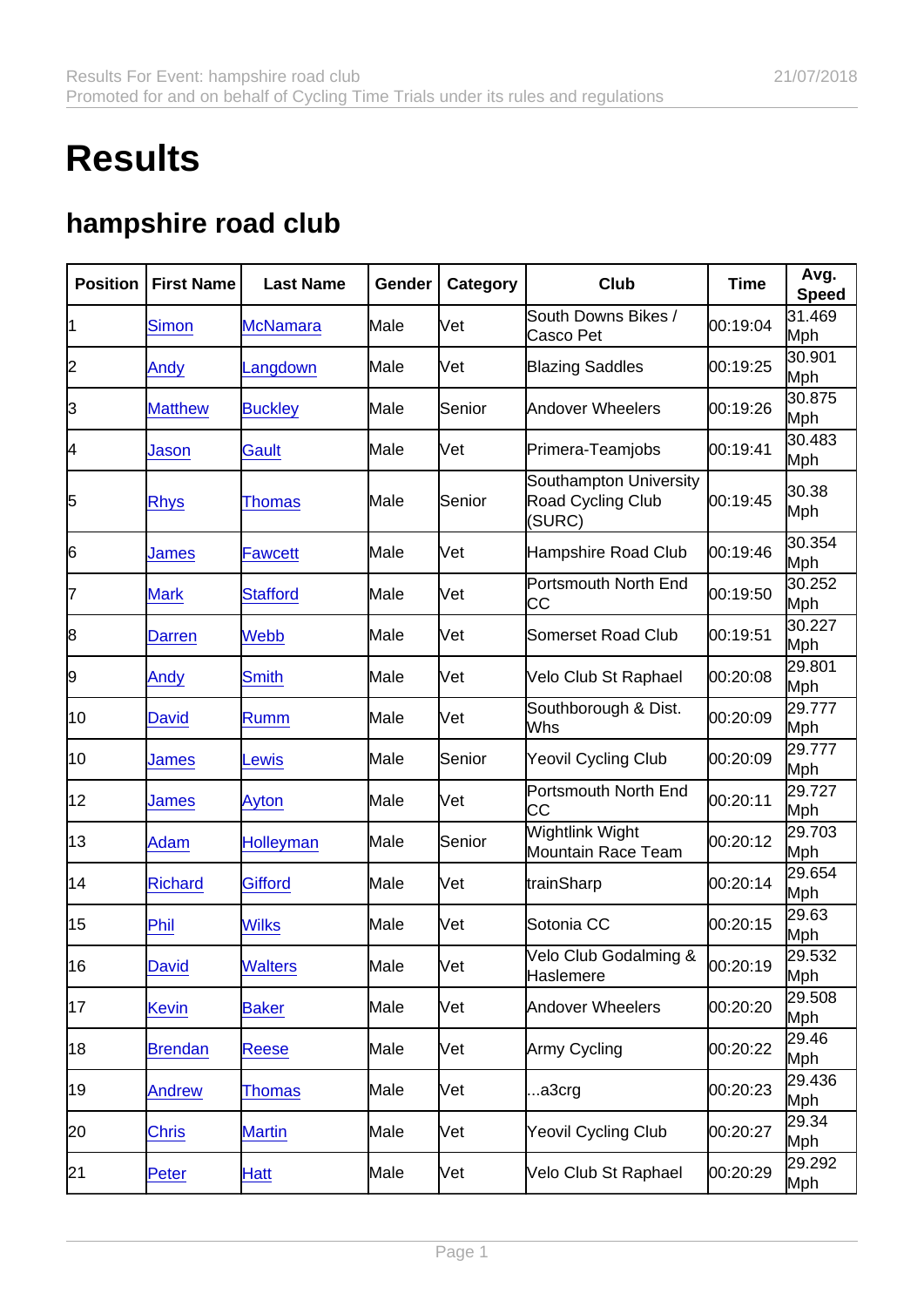| Position | <b>First Name</b> | Last Name         | Gender | Category | Club                                                  | Time     | Avg.<br>Speed |
|----------|-------------------|-------------------|--------|----------|-------------------------------------------------------|----------|---------------|
| 22       | Paul              | <b>Byford</b>     | Male   | Vet      | <b>Crawley Wheelers</b>                               | 00:20:33 | 29.197<br>Mph |
| 23       | <b>Ben</b>        | <b>Briffett</b>   | Male   | Senior   | <b>Blazing Saddles</b>                                | 00:20:35 | 29.15<br>Mph  |
| 24       | <b>Nick</b>       | Jones             | Male   | Vet      | <b>Bournemouth Jubilee</b><br>Whs                     | 00:20:39 | 29.056<br>Mph |
| 25       | <b>Mike</b>       | <b>Williams</b>   | Male   | Vet      | Poole Wheelers Cycling<br>Club                        | 00:20:42 | 28.985<br>Mph |
| 25       | James             | Goward            | Male   | Vet      | Farnborough &<br>Camberley CC                         | 00:20:42 | 28.985<br>Mph |
| 27       | Oliver            | <b>Handley</b>    | Male   | Senior   | Southampton University<br>Road Cycling Club<br>(SURC) | 00:20:44 | 28.939<br>Mph |
| 28       | <b>Richard</b>    | Weatherstone      | Male   | Vet      | C and N Cycles RT                                     | 00:20:46 | 28.892<br>Mph |
| 29       | Evan              | Jardine-Skinner   | Male   | Vet      | Sotonia CC                                            | 00:20:47 | 28.869<br>Mph |
| 30       | <b>Mark</b>       | <b>Newton</b>     | Male   | Vet      | <b>Elite Cycling</b>                                  | 00:20:50 | 28.8 Mph      |
| 31       | Tom               | Houghton          | Male   | Vet      | <b>Brighton Excelsior CC</b>                          | 00:20:51 | 28.777<br>Mph |
| 32       | <b>Richard</b>    | <b>Moore</b>      | Male   | Vet      | WyndyMilla                                            | 00:20:54 | 28.708<br>Mph |
| 33       | <b>Sam</b>        | <b>Clarke</b>     | Male   | Vet      | <b>Team Bottrill</b>                                  | 00:20:57 | 28.64<br>Mph  |
| 34       | <b>Nigel</b>      | Pratt             | Male   | Vet      | <b>Andover Wheelers</b>                               | 00:20:59 | 28.594<br>Mph |
| 35       | <b>Barrie</b>     | <b>Watkinson</b>  | Male   | Vet      | <b>Bournemouth Arrow CC</b>                           | 00:21:00 | 28.571<br>Mph |
| 36       | Dave              | Dent              | Male   | Vet      | <b>GS Stella</b>                                      | 00:21:02 | 28.526<br>Mph |
| 37       | Peter             | Lynk              | Male   | Vet      | <b>Bournemouth Jubilee</b><br>Whs                     | 00:21:05 | 28.458<br>Mph |
| 38       | <b>Barry</b>      | <b>Eeles</b>      | Male   |          | North Hampshire RC                                    | 00:21:07 | 28.414<br>Mph |
| 39       | Graham            | Harman            | Male   | Vet      | Sotonia CC                                            | 00:21:08 | 28.391<br>Mph |
| 40       | <b>Steve</b>      | _egg              | Male   | Vet      | a3crg                                                 | 00:21:18 | 28.169<br>Mph |
| 41       | Gary              | <b>Ferrett</b>    | Male   | Vet      | Hampshire Road Club                                   | 00:21:19 | 28.147<br>Mph |
| 41       | Colin             | <b>Harrison</b>   | Male   | Vet      | <b>East Grinstead CC</b>                              | 00:21:19 | 28.147<br>Mph |
| 43       | <b>Neil</b>       | <b>Crowther</b>   | Male   | Vet      | <b>Worthing Excelsior CC</b>                          | 00:21:20 | 28.125<br>Mph |
| 44       | <b>Adrian</b>     | <b>Talley</b>     | Male   | Vet      | Portsmouth North End<br>СC                            | 00:21:23 | 28.059<br>Mph |
| 45       | William           | Sawyer            | Male   | Vet      | <b>Andover Wheelers</b>                               | 00:21:25 | 28.016<br>Mph |
| 46       | <b>Stuart</b>     | <b>Martingale</b> | Male   | Vet      | Sotonia CC                                            | 00:21:30 | 27.907<br>Mph |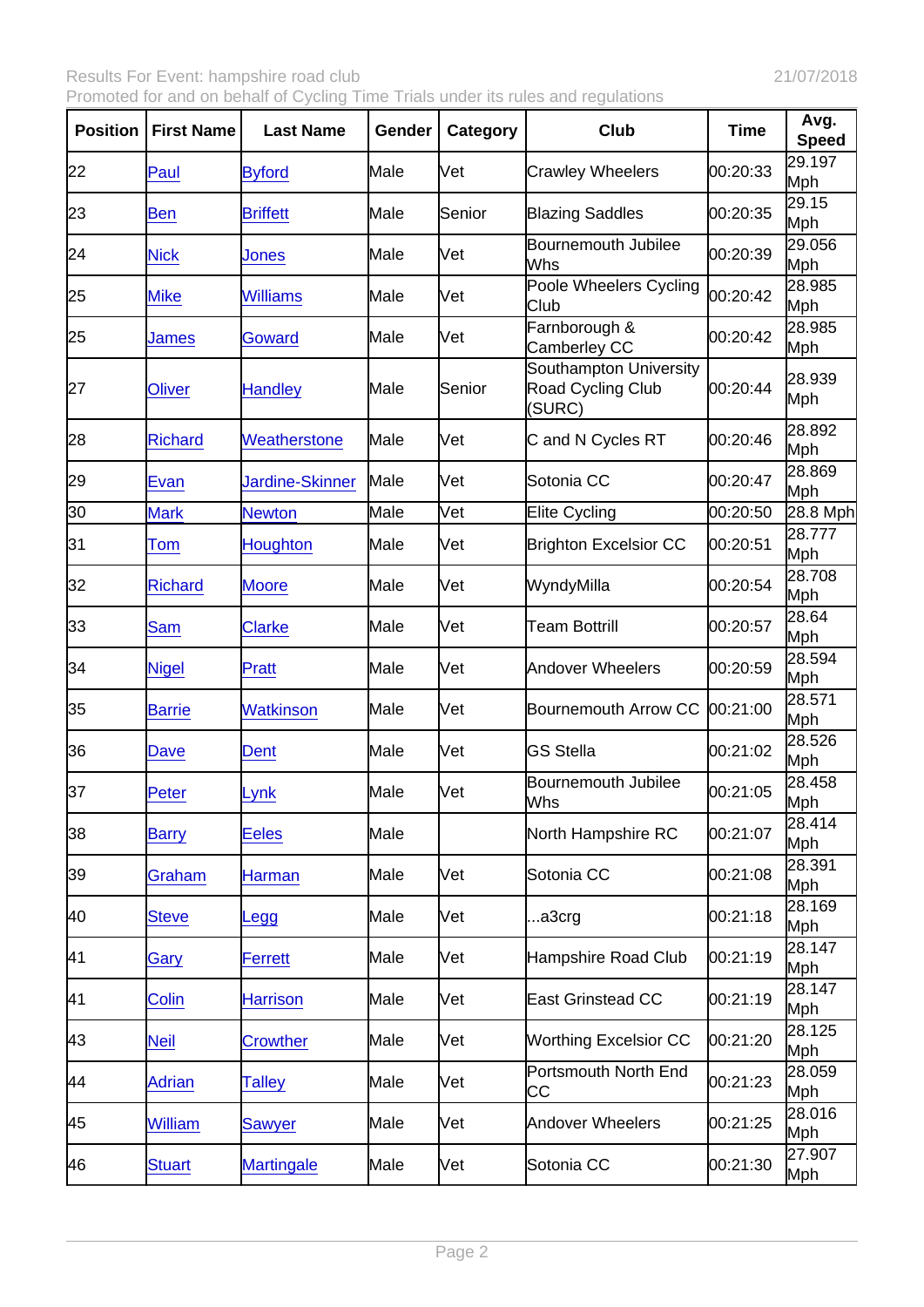| Position | <b>First Name</b> | Last Name          | Gender         | Category | Club                                         | Time     | Avg.<br>Speed |
|----------|-------------------|--------------------|----------------|----------|----------------------------------------------|----------|---------------|
| 47       | Colin             | <b>Barton</b>      | Male           | Vet      | <b>Worthing Excelsior CC</b>                 | 00:21:31 | 27.885<br>Mph |
| 47       | <b>Stephen</b>    | Wood               | Male           | Vet      | Antelope Racing Team                         | 00:21:31 | 27.885<br>Mph |
| 49       | Lee               | Turner             | Male           | Vet      | Sigma Sports                                 | 00:21:33 | 27.842<br>Mph |
| 50       | Peter             | <b>Baker</b>       | Male           | Vet      | <b>Lewes Wanderers CC</b>                    | 00:21:39 | 27.714<br>Mph |
| 51       | <b>Richard</b>    | <b>Birtwhistle</b> | Male           | Vet      | Sydenham Whs                                 | 00:21:40 | 27.692<br>Mph |
| 52       | Thomas            | Goodyer            | Male           | Senior   | Portsmouth North End<br>IСC                  | 00:21:44 | 27.607<br>Mph |
| 53       | <b>Edward</b>     | <b>Mellor</b>      | Male           | Vet      | Mapperley CC                                 | 00:21:47 | 27.544<br>Mph |
| 54       | <b>Matthew</b>    | <b>Butler</b>      | Male           | Senior   | <b>Charlotteville Cycling</b><br>Club        | 00:22:03 | 27.211<br>Mph |
| 55       | Angela            | Carpenter          | Female         | Vet      | a3crg                                        | 00:22:08 | 27.108<br>Mph |
| 56       | <b>Stuart</b>     | Carver             | Male           | Vet      | North Hampshire RC                           | 00:22:11 | 27.047<br>Mph |
| 57       | Deborah           | Smith              | Female         | Vet      | Southdown Velo                               | 00:22:18 | 26.906<br>Mph |
| 58       | <b>Chris</b>      | <b>Aitken</b>      | Male           | Vet      | Thames Valley<br>Triathletes                 | 00:22:19 | 26.886<br>Mph |
| 59       | Tim               | Peters             | Male           | Vet      | Horsham Cycling                              | 00:22:21 | 26.846<br>Mph |
| 60       | <b>Kelly</b>      | <b>Stokes</b>      | Female         | Vet      | <b>Portsmouth Triathletes</b>                | 00:22:24 | 26.786<br>Mph |
| 61       | <b>Martin</b>     | <b>Beale</b>       | Male           | Vet      | Velo Club St Raphael                         | 00:22:30 | 26.667<br>Mph |
| 62       | Michael           | <b>Harrison</b>    | Male           | Vet      | North Hampshire RC                           | 00:22:36 | 26.549<br>Mph |
| 63       | <b>Steve</b>      | <b>Skinner</b>     | Male           | Vet      | Bognor Regis CC                              | 00:22:38 | 26.51<br>Mph  |
| 63       | <b>Andrew</b>     | <b>Mayfield</b>    | Male           | Vet      | Bournemouth Arrow CC                         | 00:22:38 | 26.51<br>Mph  |
| 65       | Glenn             | <b>Sievewright</b> | Male           | Vet      | Bognor Regis CC                              | 00:22:47 | 26.335<br>Mph |
| 66       | <b>Dale</b>       | <b>Buckett</b>     | Male           | Senior   | <b>Bike Jockey CC</b>                        | 00:22:50 | 26.277<br>Mph |
| 67       | David             | <b>French</b>      | Male           | Vet      | <b>Weybridge Wheelers</b>                    | 00:22:56 | 26.163<br>Mph |
| 68       | Emma              | Angove             | Female         | Vet      | 73 Degrees Bicycles,<br>WestSide Coaching rt | 00:23:10 | 25.899<br>Mph |
| 69       | Courtney          | <b>Edmonds</b>     | <b> Female</b> | Senior   | <b>Bike Jockey CC</b>                        | 00:23:19 | 25.733<br>Mph |
| 70       | Roxane            | <b>Heaton</b>      | Female         | Vet      | Leeds & Bradford Tri<br>Club                 | 00:23:22 | 25.678<br>Mph |
| 71       | <b>Derek</b>      | <b>Dowden</b>      | Male           | Vet      | Hampshire Road Club                          | 00:23:28 | 25.568<br>Mph |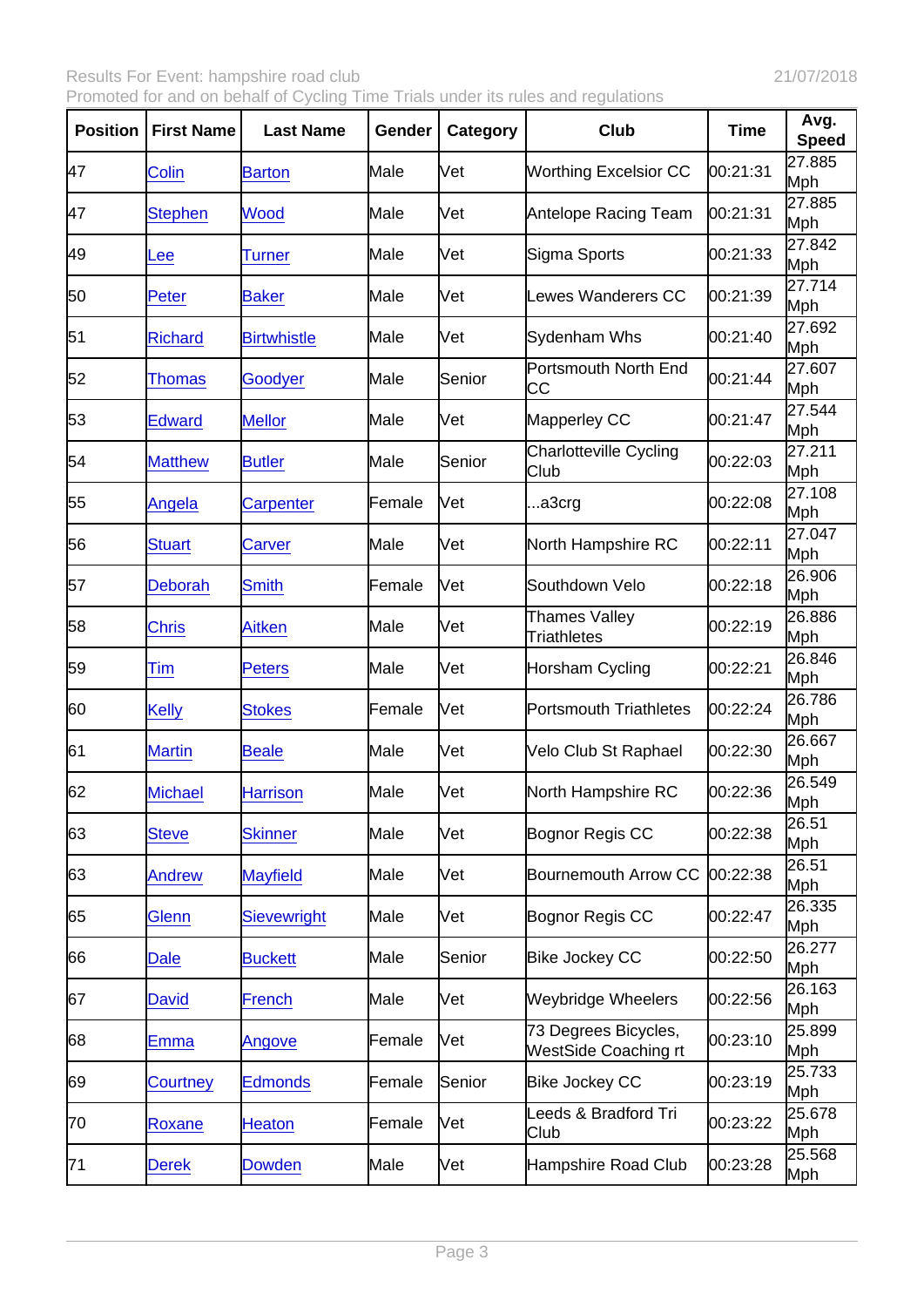| Position   | <b>First Name</b> | Last Name        | Gender  | Category | Club                                                 | Time     | Avg.<br>Speed |
|------------|-------------------|------------------|---------|----------|------------------------------------------------------|----------|---------------|
| 72         | Ron               | Hooper           | Male    | Vet      | Fareham Wheelers CC                                  | 00:23:32 | 25.496<br>Mph |
| 72         | <b>Neil</b>       | <b>Dyble</b>     | Male    | Vet      | Bournemouth Arrow CC                                 | 00:23:32 | 25.496<br>Mph |
| 74         | Peter             | <b>Drabble</b>   | Male    | Junior   | <b>WORX Factory Racing</b><br>Powered by Silverstone | 00:23:45 | 25.263<br>Mph |
| 75         | <b>Michelle</b>   | <b>Walter</b>    | Female  | Vet      | Bournemouth Arrow CC                                 | 00:23:50 | 25.175<br>Mph |
| 76         | <b>Mike</b>       | Garner           | Male    | Vet      | a3crg                                                | 00:23:58 | 25.035<br>Mph |
| 77         | Gerry             | Peppin           | Male    | Vet      | Corinium Cycle Club                                  | 00:24:58 | 24.032<br>Mph |
| 78         | David             | <b>Pothecary</b> | Male    | Vet      | Southdown Velo                                       | 00:25:06 | 23.904<br>Mph |
| 79         | Peter             | <b>Horsfield</b> | Male    | Vet      |                                                      | 00:25:09 | 23.857<br>Mph |
| 80         | <b>Nicholas</b>   | Cosgreave        | Male    | Vet      | Farnborough &<br>Camberley CC                        | 00:25:24 | 23.622<br>Mph |
| 81         | <b>Clive</b>      | <b>Jackson</b>   | Male    | Vet      | <b>Central Sussex CC</b>                             | 00:25:30 | 23.529<br>Mph |
| 82         | <b>Martin</b>     | <b>Whitty</b>    | Male    | Vet      | a3crg                                                | 00:25:32 | 23.499<br>Mph |
| 83         | Rachael           | Lamont           | Female  | Vet      | <b>Hampshire Road Club</b>                           | 00:25:35 | 23.453<br>Mph |
| 84         | <b>Chris</b>      | <b>Summers</b>   | Male    | Vet      | Sotonia CC                                           | 00:25:40 | 23.377<br>Mph |
| 85         | Paul              | <b>Beck</b>      | Male    | Vet      | Hampshire Road Club                                  | 00:25:58 | 23.107<br>Mph |
| 86         | Rachel            | Green            | lFemale | Vet      | Cheltenham & County<br><b>Cycling Club</b>           | 00:25:58 | 23.107<br>Mph |
| 87         | Deanna            | <b>Ferrett</b>   | Female  | Vet      | Hampshire Road Club                                  | 00:26:09 | 22.945<br>Mph |
| 88         | David             | <b>Bew</b>       | Male    | Vet      | Hampshire Road Club                                  | 00:27:14 | 22.032<br>Mph |
| 89         | <b>Barrington</b> | Day              | Male    | Vet      | <b>Fareham Wheelers CC</b>                           | 00:30:41 | 19.555<br>Mph |
| 90         | Jan               | <b>Farmer</b>    | Female  | Vet      | Serpentine Running<br>Club                           | 00:31:10 | 19.251<br>Mph |
| DNF        | Carl              | <b>Bond</b>      | Male    | Vet      | Kenton RC                                            |          |               |
| <b>DNF</b> | Sean              | Heaton           | Male    |          | Royal Navy & Royal<br>Marines CA                     |          |               |
| DNS(A)     | Gary              | <b>Chambers</b>  | Male    | Senior   |                                                      |          |               |
| DNS(A)     | <b>Mike</b>       | O'Gorman         | Male    | Vet      | <b>Worthing Excelsior CC</b>                         |          |               |
| DNS(A)     | <b>James</b>      | <b>Griffin</b>   | Male    | Senior   | trainSharp                                           |          |               |
| DNS(A)     | <b>Richard</b>    | Keeping          | Male    | Senior   | Full Gas Racing Team                                 |          |               |
| DNS(A)     | <b>Robert</b>     | <b>Moore</b>     | Male    | Vet      | Nuun-Sigma Sport-<br>London RT                       |          |               |
| DNS(A)     | John              | <b>Beer</b>      | Male    | Vet      | Kingston Phoenix RC                                  |          |               |
| DNS(A)     | <b>Neil</b>       | <b>Mackley</b>   | Male    | Vet      | <b>Fareham Wheelers CC</b>                           |          |               |
| DNS(A)     | <b>Nigel</b>      | Sign             | Male    | Vet      | <b>Fareham Wheelers CC</b>                           |          |               |